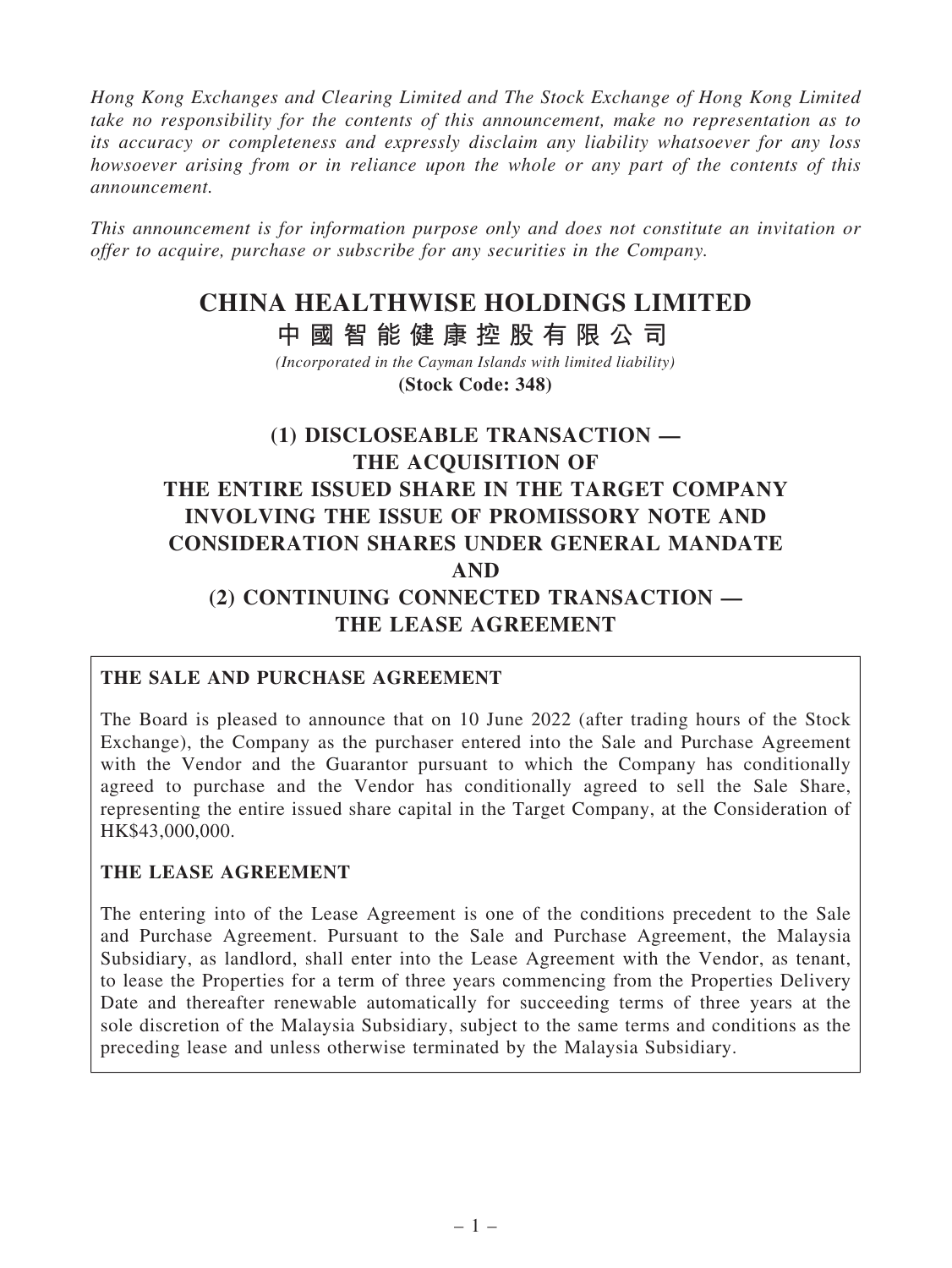# LISTING RULES IMPLICATIONS

# The Sale and Purchase Agreement

As the highest of the applicable percentage ratios (as defined under the Listing Rules) in respect of the Acquisition is more than 5% but less than 25%, the Acquisition constitutes a discloseable transaction of the Company under Chapter 14 of the Listing Rules and is therefore subject to the notification and announcement requirements under Chapter 14 of the Listing Rules.

# The Lease Agreement

Upon Completion, the Malaysia Subsidiary will become an indirect wholly-owned subsidiary of the Company. As the Vendor will hold approximately 12.69% of the total issued Shares upon Completion and immediately after the allotment and issue of the Consideration Shares, it will be a substantial Shareholder and connected person of the Company under Chapter 14A of the Listing Rules. Accordingly, the transaction contemplated under the Lease Agreement constitutes a continuing connected transaction of the Company.

As the highest of the applicable percentage ratios (as defined under the Listing Rules) in respect of the maximum annual cap of the Lease Agreement exceeds 0.1% but is less than 5%, and the transactions are conducted on normal commercial terms, the Lease Agreement is exempt from the circular (including independent financial advice and independent shareholders' approval requirements), but shall be subject to the relevant announcement, annual reporting and annual review requirements under Chapter 14A of the Listing Rules.

The Board is pleased to announce that on 10 June 2022 (after trading hours of the Stock Exchange), the Company as the purchaser entered into the Sale and Purchase Agreement with the Vendor and the Guarantor pursuant to which the Company has conditionally agreed to purchase and the Vendor has conditionally agreed to sell the Sale Share, representing the entire issued share capital in the Target Company, at the Consideration of HK\$43,000,000. Details of the Sale and Purchase Agreement are set out below:

# THE SALE AND PURCHASE AGREEMENT

Date: 10 June 2022

- Parties: (1) Stable Development Company Limited, as vendor
	- (2) China Healthwise Holdings Limited, as purchaser
	- (3) Mr. Chu Hin Ming Alfonso, as guarantor

The Vendor is an investment holding company incorporated in Hong Kong with limited liability. To the best knowledge, information and belief of the Directors having made all reasonable enquiries, the Vendor and the Guarantor, who is the sole ultimate beneficial owner of the Vendor, are Independent Third Parties.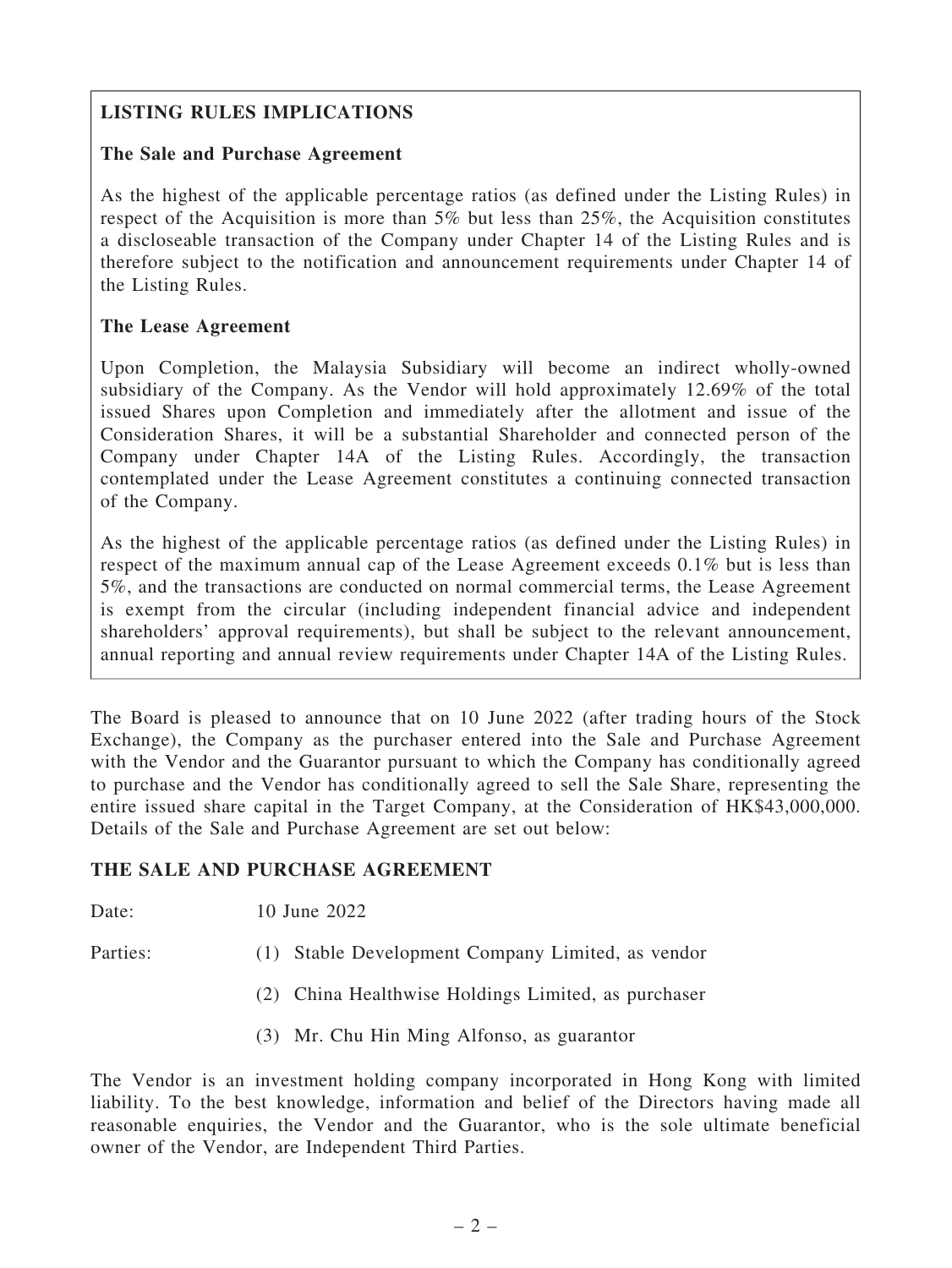#### Assets to be acquired

Pursuant to the Sale and Purchase Agreement, the Company has conditionally agreed to acquire and the Vendor has conditionally agreed to sell the Sale Share, representing the entire issued share capital in the Target Company.

#### The Consideration

The Consideration for the sale and purchase of the Sale Share shall be the sum of HK\$43,000,000. The Consideration shall be satisfied by the Company on Completion in the following manner:

- (i) as to HK\$28,000,000 by allotting and issuing to the Vendor the Consideration Shares credited as fully paid, at the Issue Price; and
- (ii) as to HK\$15,000,000 by the issue of Promissory Note by the Company.

The Consideration was determined after arms' length negotiations between the Company and the Vendor taking into account the preliminary valuation of the Properties of HK\$43,800,000 as at 30 May 2022 by CresVAL Corporate Advisory Group Limited, an independent valuer, based on direct comparison method.

#### The Consideration Shares

#### *The Issue Price*

The Consideration Shares will be issued at the Issue Price of HK\$0.25 per Share, which represents:

- (i) the closing price of HK\$0.25 per Share as quoted on the Stock Exchange on the date of the Sale and Purchase Agreement; and
- (ii) the average closing price of HK\$0.25 per Share for the five consecutive trading days up to and including the date of the Sale and Purchase Agreement.

The Issue Price was arrived at after arm's length negotiations between the parties to the Sale and Purchase Agreement after taking into account the prevailing market price of the Shares.

#### *Number of the Consideration Shares*

The 112,000,000 Consideration Shares represent:

- (i) approximately 14.54% of the existing issued share capital of the Company as at the date of this announcement; and
- (ii) approximately 12.69% of the issued share capital of the Company as enlarged by the allotment and issue of the Consideration Shares.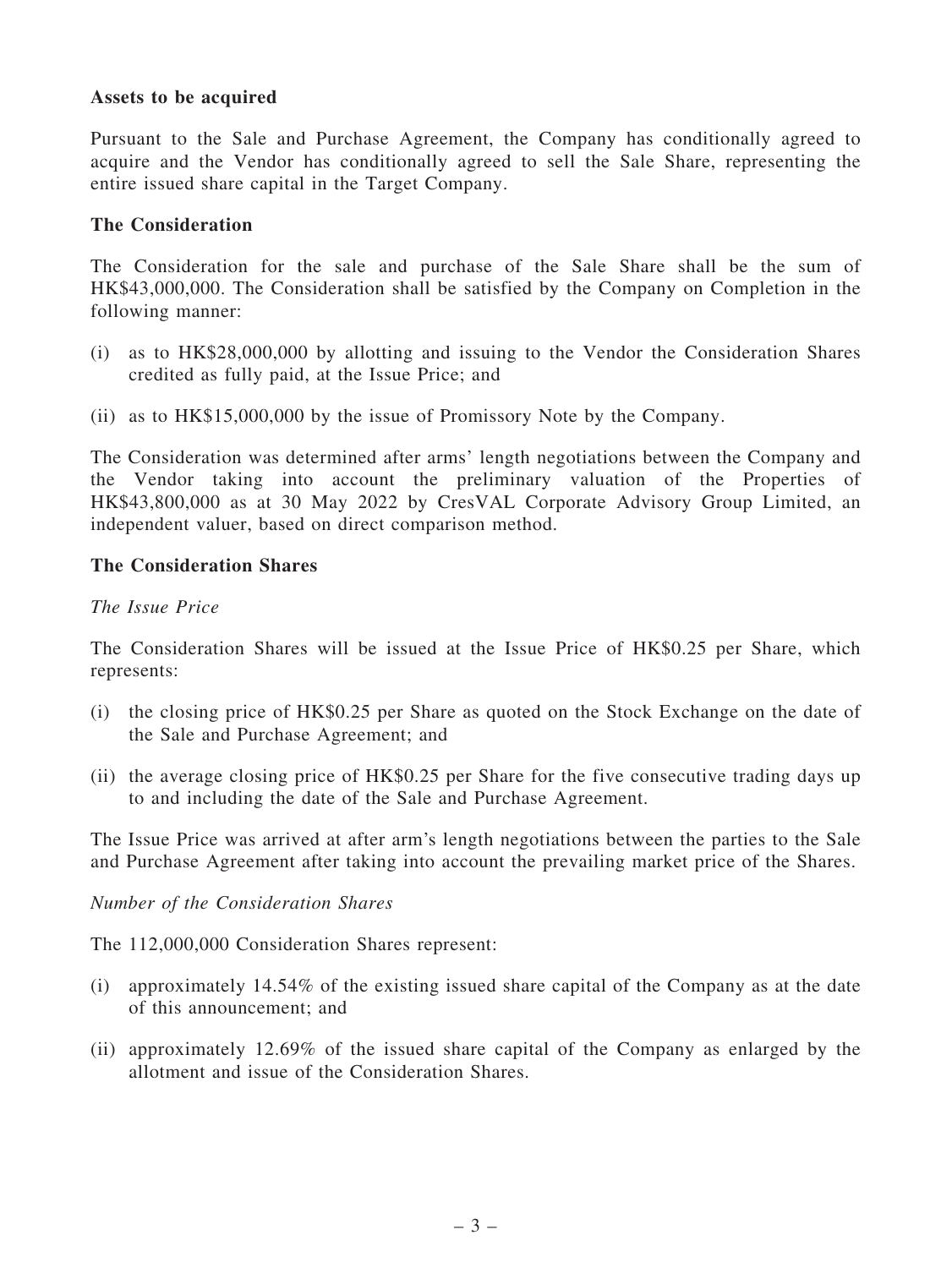### *Ranking*

The Consideration Shares, when allotted and issued, will rank *pari passu* in all respects with the Shares in issue.

#### *Mandate to issue the Consideration Shares*

The Consideration Shares will be allotted and issued pursuant to the General Mandate. The maximum number of Shares that can be issued under the General Mandate is 154,096,167 Shares. As at the date of this announcement, the Company has not allotted and issued any Shares pursuant to the General Mandate and the General Mandate is sufficient for the allotment and issue of the Consideration Shares.

#### *Application for listing*

An application will be made to the Stock Exchange by the Company for the listing of, and the permission to deal in, the Consideration Shares.

#### Conditions precedent

Completion shall be conditional upon and subject to:

- (a) the Company being reasonably satisfied with the results of the due diligence review to be conducted on the Target Group in accordance with the Sale and Purchase Agreement;
- (b) all necessary consents, licences and approvals required to be obtained on the part of the Vendor, the Guarantor and the Target Group (including the Malaysia Subsidiary upon completion of the Reorganisation) in respect of the Sale and Purchase Agreement and the transactions contemplated thereunder having been obtained and remain in full force and effect;
- (c) all necessary consents, licences and approvals required to be obtained on the part of the Company in respect of the Sale and Purchase Agreement and the transactions contemplated thereunder having been obtained and remain in full force and effect;
- (d) the warranties given by the Vendor remaining true and accurate in all respects;
- (e) the Company having reasonably satisfied that there has not been any material adverse change on the Target Group (including the Malaysia Subsidiary upon completion of the Reorganisation) since the date of the Sale and Purchase Agreement;
- (f) the Stock Exchange granting the listing of and permission to deal in the Consideration Shares;
- (g) the obtaining of a Malaysian legal opinion (in the form and substance satisfactory to the Company) from a firm of Malaysian legal advisers appointed by the Company;
- (h) the obtaining of a valuation report (in the form and substance satisfactory to the Company) from a firm of independent professional valuers appointed by the Company showing the value of the Properties to be not less than the Consideration; and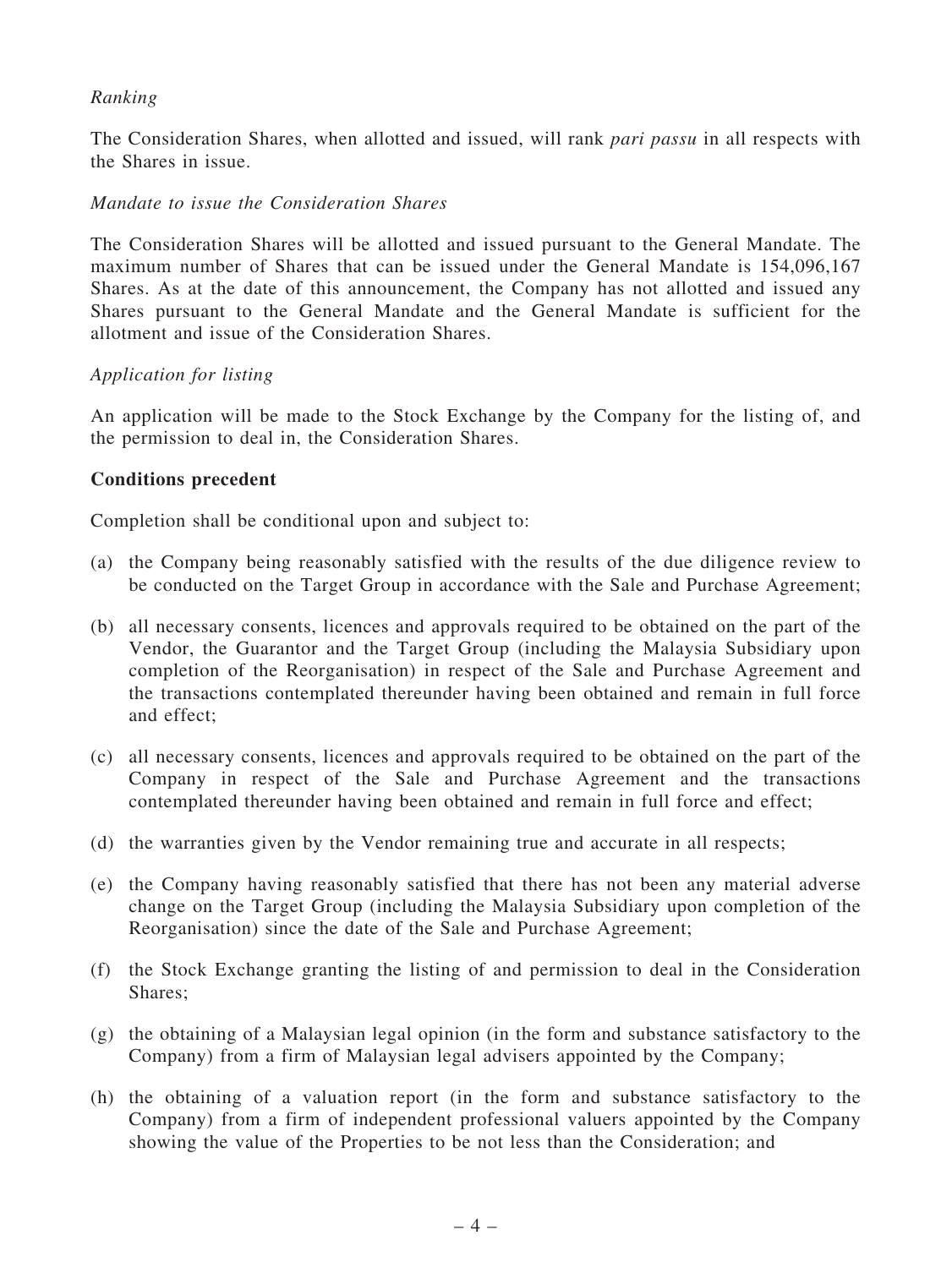- (i) the entering into of the Lease Agreement; and
- (j) the Target Group having completed the Reorganisation.

The Company may at its absolute discretion at any time waive in writing any of the conditions (a), (d) and (e) above and such waiver may be made subject to such terms and conditions as are determined by the Company. If the conditions set out above have not been satisfied (or as the case may be, waived) at or before 12:00 noon on 30 September 2022 or such later date as the Vendor and the Company may agree, the Sale and Purchase Agreement shall cease and determine (save and except for the clauses specified in the Sale and Purchase Agreement which shall continue to have full force and effect) and thereafter neither party thereto shall have any obligations and liabilities thereunder save for any antecedent breaches of the terms thereof.

# Guarantee

Pursuant to the Sale and Purchase Agreement, the Guarantor has irrevocably and unconditionally undertaken to the Company that he will procure the full, punctual and complete performance by the Vendor of all its obligations under the Sale and Purchase Agreement and if and whenever the Vendor shall fail to observe and perform its obligations in accordance with the Sale and Purchase Agreement, the Guarantor shall make good such default and indemnify the Company against all losses, damages, costs and expenses which may be suffered by the Company by reasons of such default.

# Completion

Upon fulfillment (or waiver) of all the conditions set out above, Completion shall take place on the Completion Date.

Upon Completion, the Target Group will become wholly-owned subsidiaries of the Company and the financial results of the Target Group will be consolidated into the accounts of the Group.

# Put Option

Pursuant to the Sale and Purchase Agreement, the Vendor granted to the Company the Put Option whereby in the sole event that the Developer has not delivered the vacant possession of the Properties on or before 30 June 2024, the Company may exercise the Put Option at its discretion during the Put Option Period to require the Vendor to purchase from the Company the Sale Share at the Put Option Price.

The Put Option Price shall be satisfied by the Vendor by (i) returning the Promissory Note to the Company for cancellation of the Promissory Note within five Business Days after the exercise of the Put Option (or such later date as may be agreed by the parties thereto in writing) and the Put Option Price will be set off against the remaining outstanding principal amount of the Promissory Note on a dollar-for-dollar basis, unless the Promissory Note is otherwise redeemed in full by the Company; (ii) the proceeds from the disposal of the Escrow Shares in accordance with the Sale and Purchase Agreement; and (iii) as to the remaining balance of the Put Option Price (if any) by remittance in immediately available funds to such bank account to be designated by the Company on the Put Option Completion Date.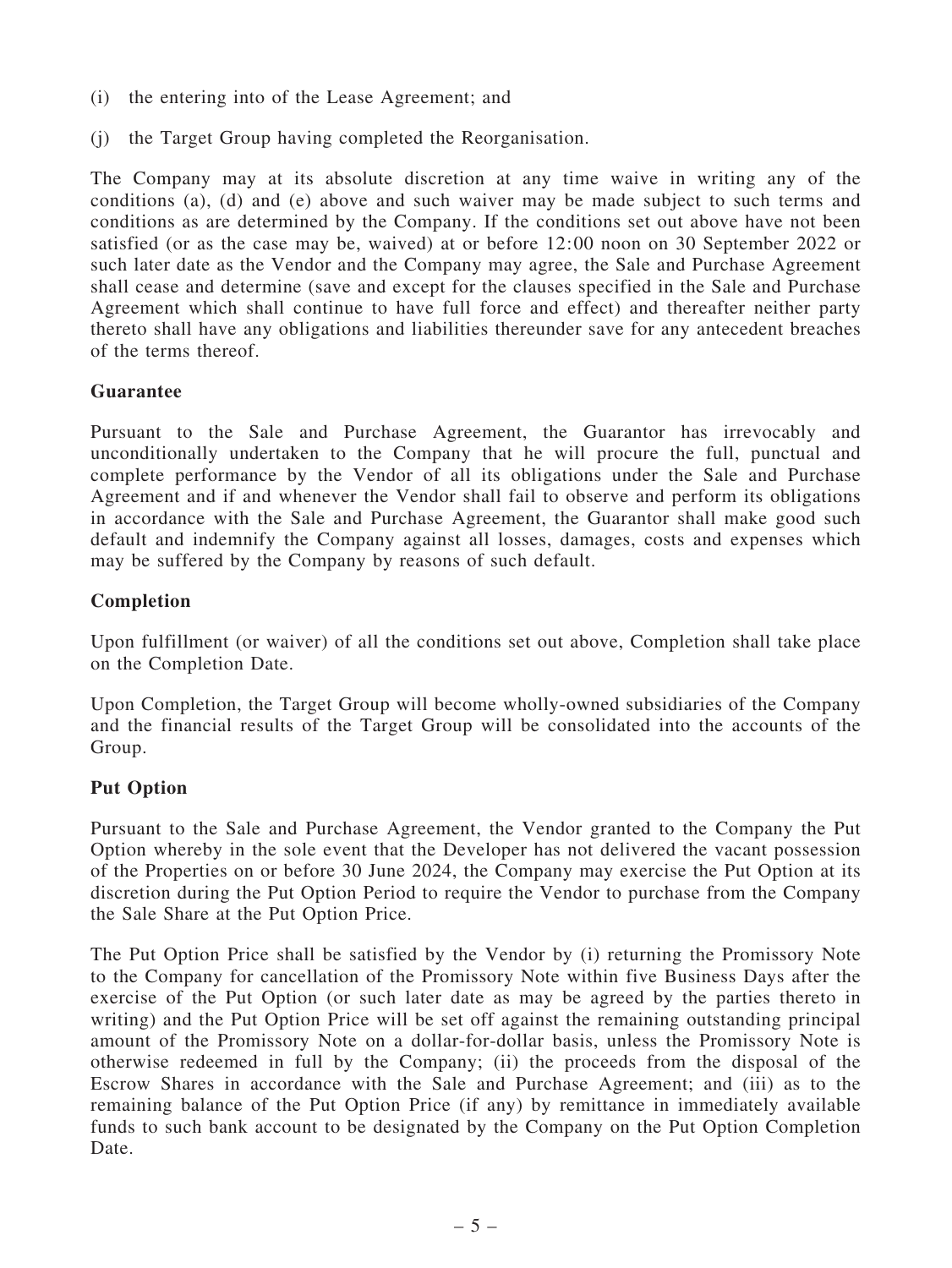If the Developer has not delivered the vacant possession of the Properties on or before 30 June 2024, the Company shall have the right to exercise the Put Option to require the Vendor to purchase from the Company the Sale Share at the Put Option Price. For the purpose of settling the Put Option Price, the Company shall instruct the Escrow Agent to dispose of the Escrow Shares (if the Escrow Agent itself is a licensed securities dealer) or release the Escrow Shares to a licensed securities dealer authorised to carry on type 1 (dealing in securities) regulated activity under the Securities and Futures Ordinance (Chapter 571 of the laws of Hong Kong) as may be nominated by the Company to dispose of the Escrow Shares at the then best price reasonably obtainable by such securities dealer. The net proceeds from the disposal of the Escrow Shares shall be applied to settle the Put Option Price and such securities dealer shall pay the net proceeds from such sale to the Company within five Business Days after the exercise of the Put Option (or such later date as may be agreed by the parties thereto in writing). Upon payment in full of the Put Option Price, should there be remaining proceeds generated from the sale of the Escrow Shares, such remaining sale proceeds from the disposal of Escrow Shares shall be released by the Escrow Agent to the Vendor within one month upon receipt of the net proceeds generated from the sale of the Escrow Shares.

Upon the exercise of the Put Option, the Company shall as beneficial owner sell and the Vendor shall purchase the Sale Share free from all liens, charges, encumbrances, equities and other adverse third party rights and together with all rights attaching thereto as at the Put Option Completion Date.

In the event that the Company decides to exercise the Put Option, the exercise of the Put Option may constitute a notifiable transaction on the part of the Company under the Listing Rules. The Company shall make further announcement(s) in relation to the exercise of the Put Option in compliance with the Listing Rules as and when appropriate.

#### Escrow arrangement

As a security for the performance of the obligations of the Vendor under the Put Option, the Company and the Vendor shall jointly appoint an escrow agent (and if no such escrow agent is appointed, the Company) (the ''Escrow Agent'') to act as the escrow agent and to hold the original share certificates for 33,600,000 Consideration Shares (''Escrow Shares''), representing 30% of the Consideration Shares, issued in the name of the Vendor.

If the Developer has delivered the vacant possession of the Properties on or before 30 June 2024, the Company shall instruct the Escrow Agent to release the Escrow Shares to the Vendor within three Business Days after such delivery. The Company also reserves the right to instruct the Escrow Agent to release the Escrow Shares to the Vendor as the Company sees fit before the aforementioned delivery of vacant possession of the Properties.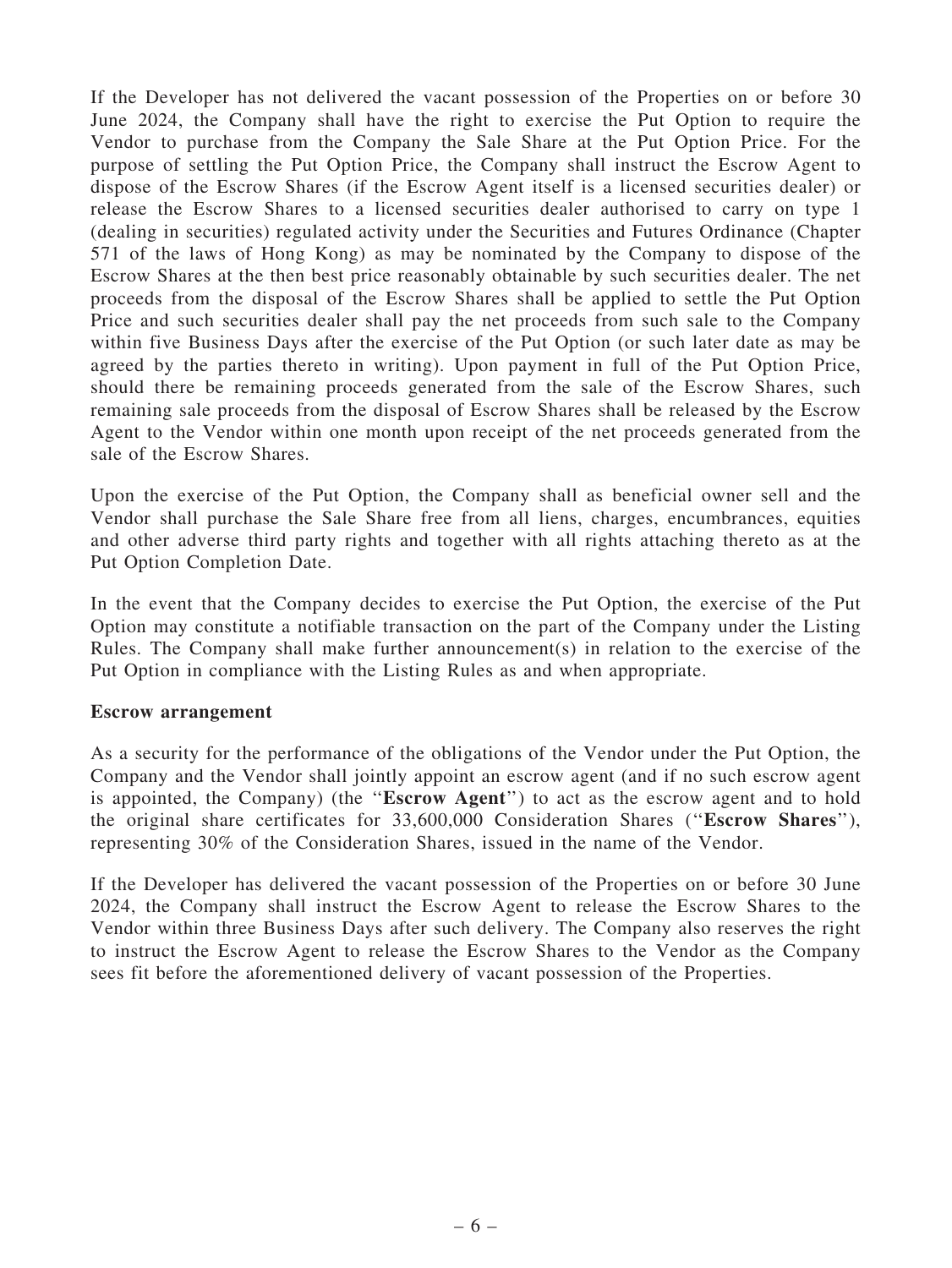# THE PROMISSORY NOTE

Upon Completion, the Company shall issue the Promissory Note to the Vendor for settlement of part of the Consideration. The principal terms and conditions of the Promissory Note are as follows:

| Issuer:           | The Company                                                                                                                                                                                                                                                                                                                                                                                                                                                                                                                                                                                                    |
|-------------------|----------------------------------------------------------------------------------------------------------------------------------------------------------------------------------------------------------------------------------------------------------------------------------------------------------------------------------------------------------------------------------------------------------------------------------------------------------------------------------------------------------------------------------------------------------------------------------------------------------------|
| Payee:            | The Vendor                                                                                                                                                                                                                                                                                                                                                                                                                                                                                                                                                                                                     |
| Issue date:       | The Completion Date                                                                                                                                                                                                                                                                                                                                                                                                                                                                                                                                                                                            |
| Principal amount: | HK\$15,000,000                                                                                                                                                                                                                                                                                                                                                                                                                                                                                                                                                                                                 |
| Interest:         | 9% per annum on the outstanding principal amount accruing from<br>(and including) the date of issue to (but excluding) repayment in full<br>of the relevant principal amount, payable annually on the $30th$ day of<br>June in arrears (the "Interest Payment Date") and the first Interest<br>Payment Date shall be 30 June 2023 and subject to the provision in<br>relation to the early redemption, upon the early redemption of the<br>relevant outstanding principal amount. If an Interest Payment Date is<br>not a Business Day it shall be postponed to the next day which is a<br><b>Business Day</b> |
| Maturity:         | The third anniversary date (the "Maturity Date")                                                                                                                                                                                                                                                                                                                                                                                                                                                                                                                                                               |
| Transferability:  | The Promissory Note shall not be transferred by the payee to any<br>person or persons at any time unless (i) the prior written consent will<br>have been obtained from the Company; and (ii) such transfer, if<br>effected, is in compliance with all applicable laws, regulations and<br>rules (including without limitation the Listing Rules)                                                                                                                                                                                                                                                               |
| Security:         | The obligations of the Company under the Promissory Note are<br>unsecured                                                                                                                                                                                                                                                                                                                                                                                                                                                                                                                                      |
| Early redemption: | The Company has the right to redeem the whole or any part of the<br>outstanding principal amount at any time prior to the Maturity Date if<br>the Company has given to the payee not less than three days' prior<br>written notice specifying the date of redemption, provided that any<br>partial prepayment shall be not less than HK\$1,000,000 or its integral<br>multiples thereof and interest accrued on such amount prepaid (if any)<br>shall be paid at the same time                                                                                                                                 |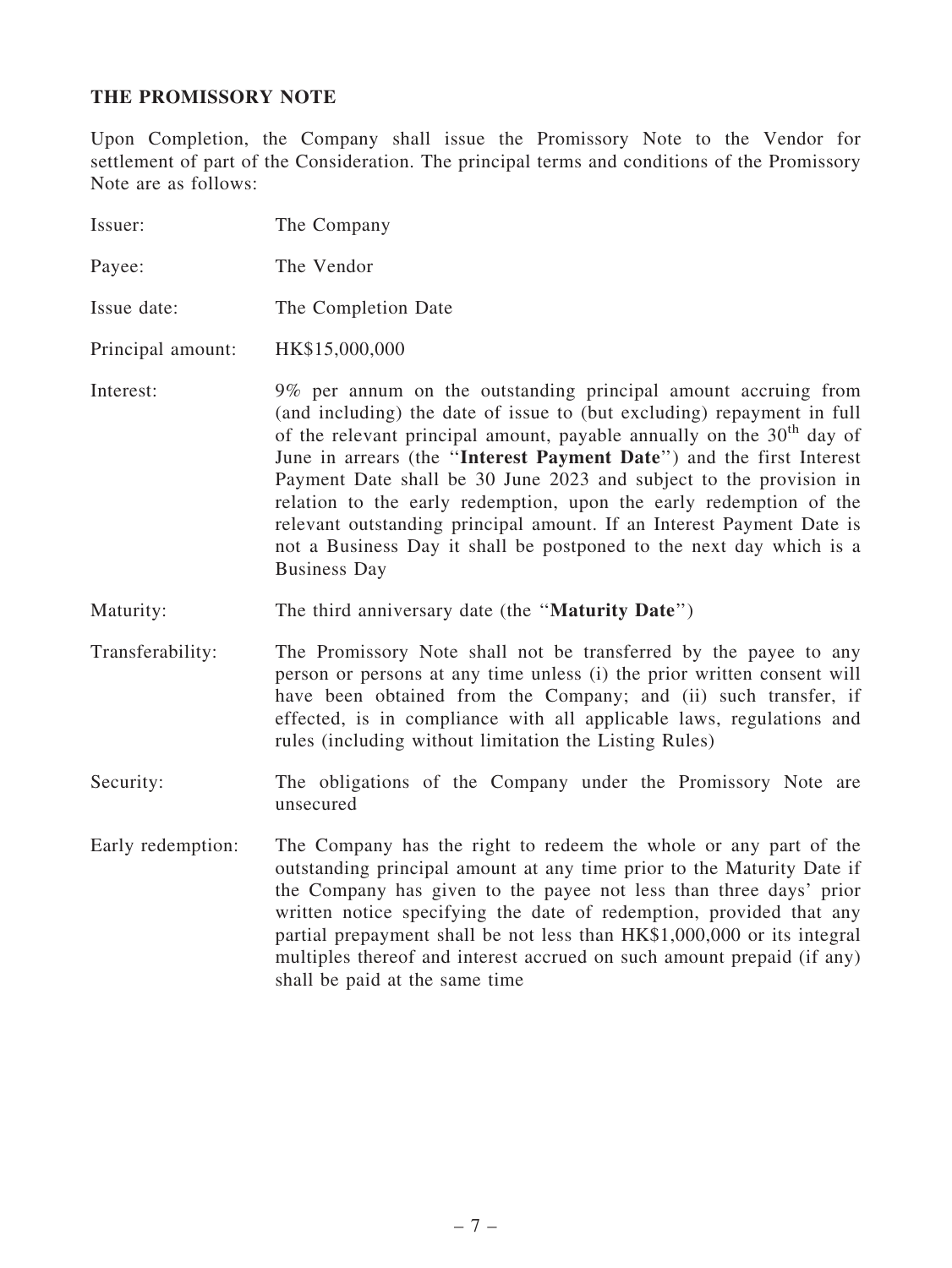# THE LEASE AGREEMENT

The entering into of the Lease Agreement is one of the conditions precedent to the Sale and Purchase Agreement. Pursuant to the Sale and Purchase Agreement, the Malaysia Subsidiary, as landlord, shall enter into the Lease Agreement with the Vendor as tenant and the Guarantor as guarantor, to lease the Properties for a term of three years to be effective immediately after the Properties Delivery Date and thereafter renewable automatically for succeeding terms of three years at the sole discretion of the Malaysia Subsidiary, subject to the same terms and conditions as the preceding lease and unless otherwise terminated by the Malaysia Subsidiary. Principal terms of the Lease Agreement are set out as follows:

Parties: (1) Cherating Select Property Sdn. Bhd., as landlord (2) Stable Development Company Limited, as tenant (3) Mr. Chu Hin Ming Alfonso, as guarantor Leased properties: 20 units of stratified hotel serviced suites with an aggregate built-up area of 18,348 sq. ft. in Block C of the resort development project known as Impiana Residences Cherating, which is located at Mukim Sungai Karang, Daerah Kuantan, Negeri Pahang, Malaysia Lease term: Three years to be effective immediately after the Properties Delivery Date and thereafter renewable automatically for succeeding terms of three years at the sole discretion of the Malaysia Subsidiary, subject

> to the same terms and conditions as the preceding lease and unless otherwise terminated by the Malaysia Subsidiary In the event that the renewal of the Lease Agreement constitutes a notifiable transaction or connected transaction under the Listing

> > Rules, the Company shall comply with the Listing Rules and publish

relevant announcement as and when appropriate. Rent rate: HK\$1,505,000 (representing 3.50% of the total Consideration) per

#### Annual caps

Subject to the start of the term of the lease, the maximum annual cap for the transaction contemplated under the Lease Agreement, which is equivalent to the rental payments to be received by the Group per year, is HK\$1,505,000.

The rent rate under the Lease Agreement was determined by after arm's length negotiations between the parties taking into account the lease area and the lease term.

#### INFORMATION ON THE VENDOR AND THE GUARANTOR

annum

The Vendor is an investment holding company incorporated in Hong Kong with limited liability.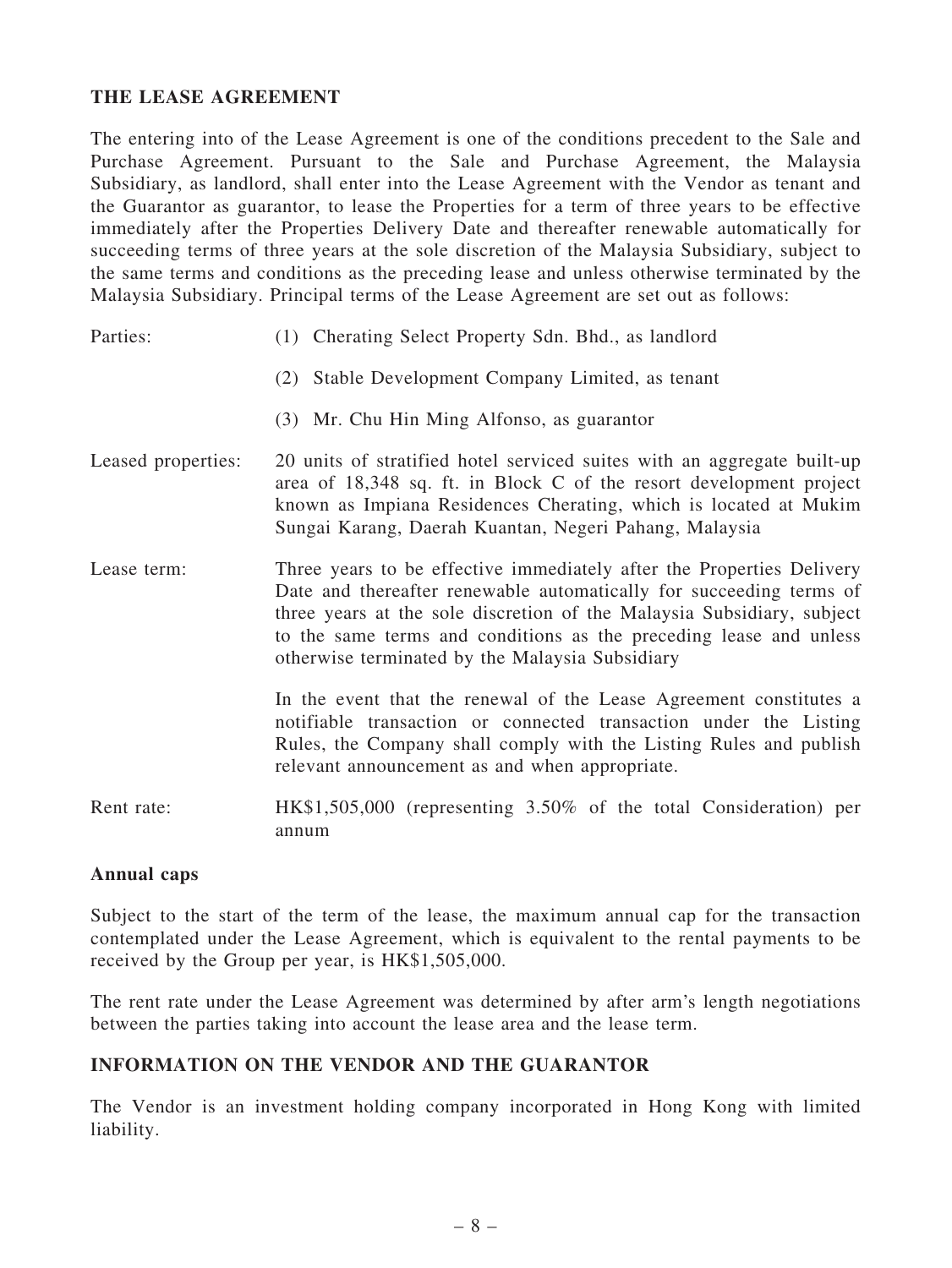The Guarantor, a Hong Kong citizen, is experienced in real estate industry. He is the founder and co-chairmen of a company which focuses mainly on real estate equity and property investments in ASEAN countries and Australia, as well as fellow members of Royal Institute of Chartered Surveyors of the United Kingdom and Chartered Institute of Building of United Kingdom.

To the best knowledge, information and belief of the Directors having made all reasonable enquiries, the Vendor and the Guarantor, who is the sole ultimate beneficial owner of the Vendor, are Independent Third Parties.

#### INFORMATION ON THE TARGET GROUP

The Target Company is an investment holding company incorporated in the British Virgin Islands on 2 May 2022 with limited liability. As at the date of this announcement, the Target Company directly holds the entire issued shares in the Hong Kong Subsidiary.

The Hong Kong Subsidiary is an investment holding company incorporated in Hong Kong on 26 May 2022 with limited liability. Upon completion of the Reorganisation, the Hong Kong Subsidiary will directly hold the entire issued shares in the Malaysia Subsidiary.

The Malaysia Subsidiary is a property holding company incorporated in Malaysia on 2 June 2022 with limited liability. Upon completion of the Reorganisation, the principal assets of the Malaysia Subsidiary shall be the Properties. Under the Reorganisation, the Malaysia Subsidiary shall enter into the SPAs with the Developer and the Proprietor in relation to the sale and purchase of the Properties. A deed of novation will be entered into among the Developer, the Proprietor, the Malaysia Subsidiary and the Vendor upon which the Vendor will assume all obligations and liabilities of the Malaysia Subsidiary under the SPAs. The Developer shall deliver the vacant possession of the Properties to the Malaysia Subsidiary on or before 30 June 2024 pursuant to the Sale and Purchase Agreement.

The Properties shall comprise 20 units of stratified hotel serviced suites with an aggregate gross floor area of 18,348 sq. ft. in Block C of the resort development project known as Impiana Residences Cherating, which is located at Mukim Sungai Karang, Daerah Kuantan, Negeri Pahang, Malaysia.

Impiana Residences Cherating will be a resort that offers extensive facilities including swimming pool, beach, gym and spa facility, barbecue area, restaurant and bar. Impiana Residences Cherating will have three blocks of stratified serviced hotel with a total of over 100 units.

The entering into of the Lease Agreement is one of the conditions precedent to the Sale and Purchase Agreement. Pursuant to the Sale and Purchase Agreement, the Malaysia Subsidiary, as landlord, shall enter into the Lease Agreement with the Vendor, as tenant, to lease the Properties for a term of three years commencing from the Properties Delivery Date. The Lease Agreement is renewable automatically for succeeding terms of three years at the sole discretion of the Malaysia Subsidiary, subject to the same terms and conditions as the preceding lease and unless otherwise terminated by the Malaysia Subsidiary.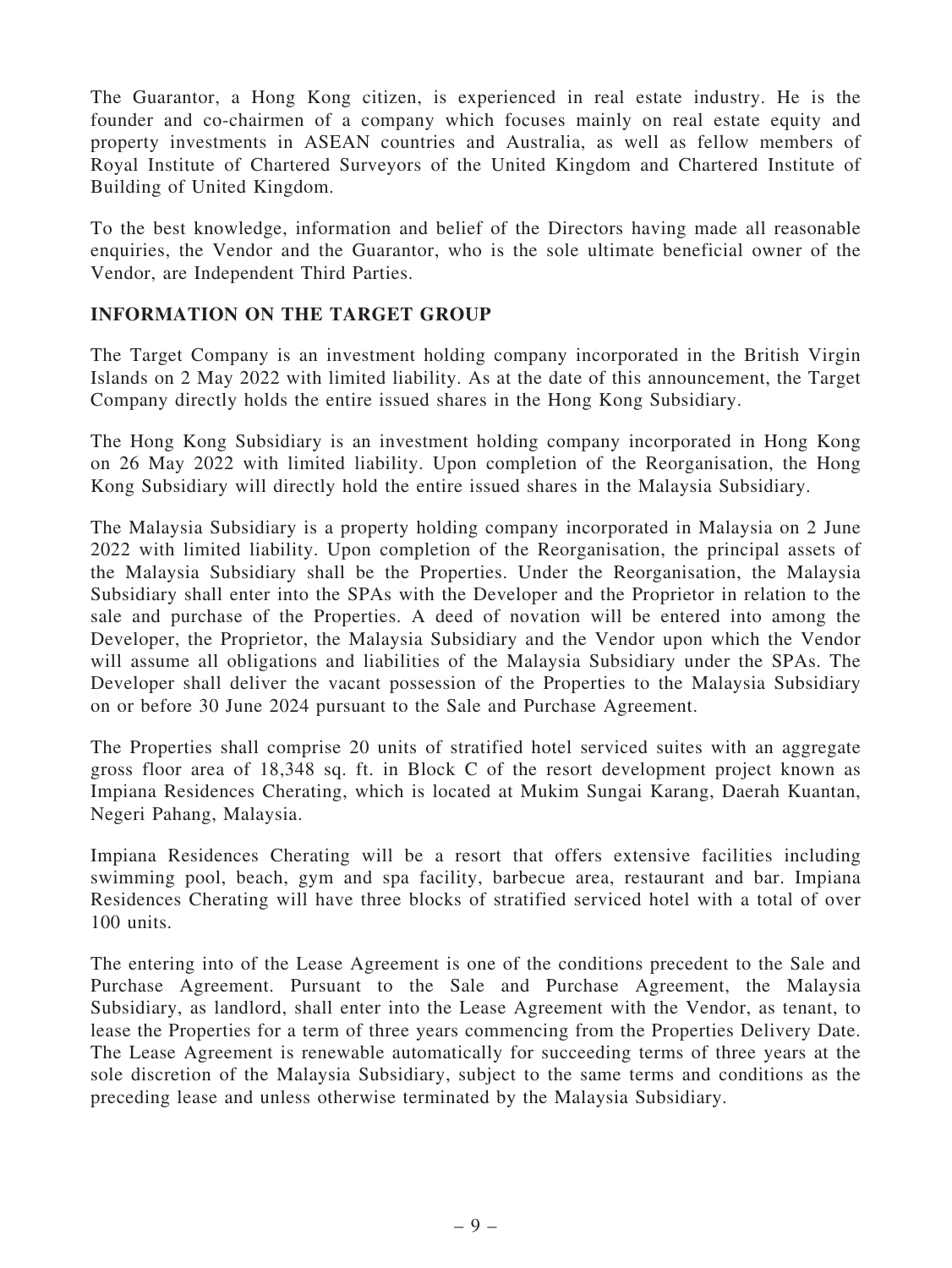# Shareholding structure of the Target Group

*Immediately after the Reorganisation but before Completion*



*Immediately after Completion*

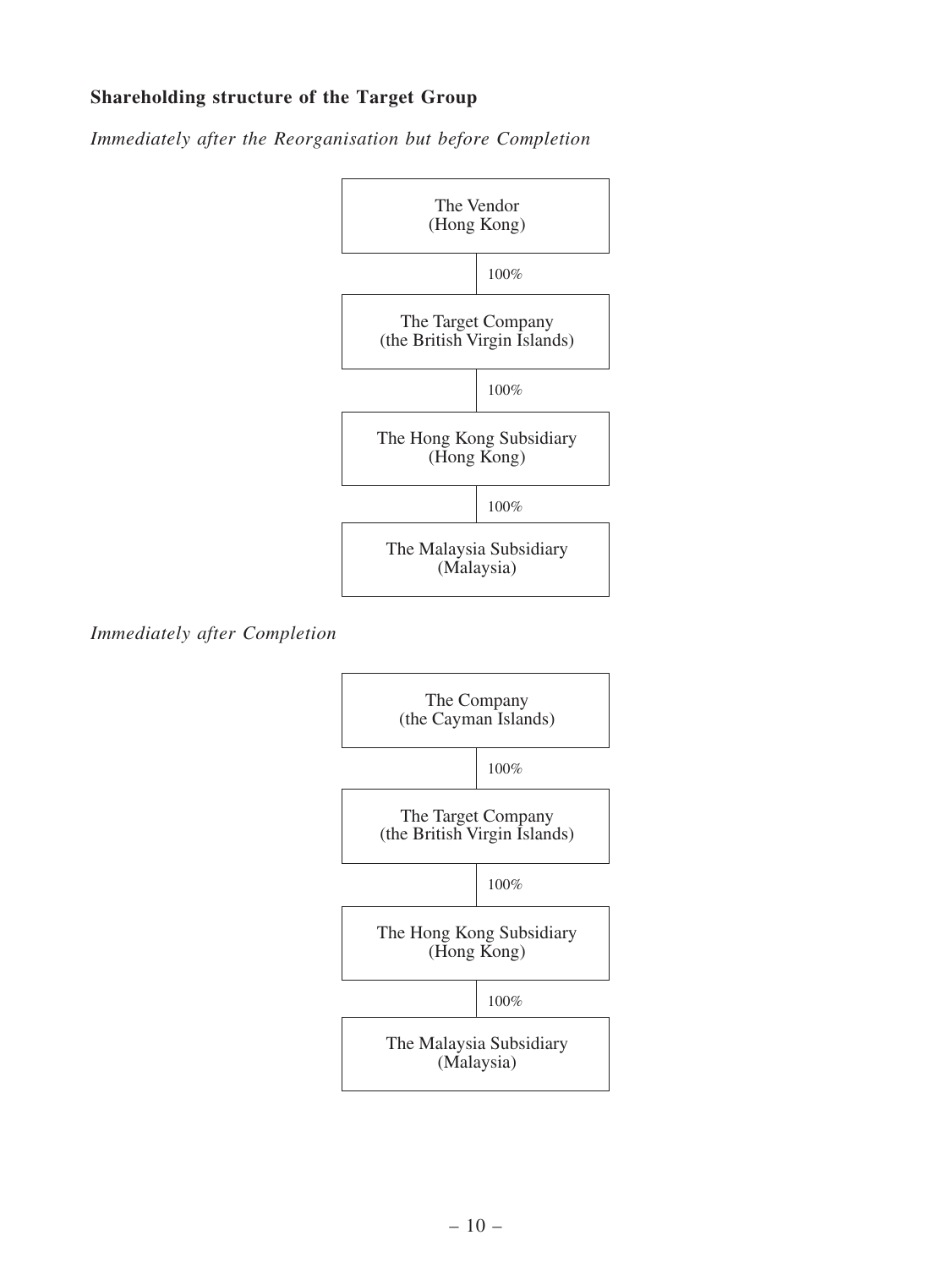### Financial information of the Target Group

Each of the members of the Target Group recorded nil net profit both before and after tax for the period from its respective date of incorporation to 2 June 2022.

As at 2 June 2022, the Target Company, the Hong Kong Subsidiary and the Malaysia Subsidiary recorded net assets of approximately HK\$8, HK\$10,000 and HK\$180 respectively.

### REASONS FOR AND BENEFITS OF THE ENTERING INTO OF THE SALE AND PURCHASE AGREEMENT AND THE LEASE AGREEMENT

The Company is an investment holding company and the Group is principally engaged in sales of Chinese health products, money lending business and investment in financial instruments.

The Group has continuously evaluated its business strategies with an aim to achieve the best use of its resources and improve its overall performance and portfolio diversification. The Company has been actively looking to diversify the revenue sources of the Group in order to create Shareholders' value through making investments and/or acquiring business or projects that have promising outlooks and prospects.

Since the outbreak of COVID-19 epidemic in late 2019, nations had implemented different entry restrictions, such as nucleic acid test and long quarantine period, to avoid further spread of the pandemic. Some countries or cities had even blocked the entry of people from certain locations which had severe pandemic situation. The world's tourism industry had been devastated. Recently, as the situation of COVID-19 pandemic has gradually alleviated, increasing number of countries or cities, including Malaysia, has announced to ease travel restrictions. People are allowed to travel to such places without or with less restraints. It is anticipated that people can travel freely around the world and the global travel business will resume normal soon.

An express railway called ''East Coast Rail Link'', which will connect different parts of the east coast region and the west coast region of Malaysia, is under construction and is expected to complete in 2026 and start operation in 2027. A new station will be built in Cherating which will be only approximately 7 kilometers away from Impiana Residences Cherating. Travelling to the east coast region of Malaysia where the Properties locate will be more convenient. It is anticipated that being benefited from the commencement of operation of East Coast Rail Link in 2027, the tourism industry in the east coast of Malaysia, including Cherating, is promising.

In view of the above, the Board is positive about the prospect of tourism industry as well as the location of the Properties, and intends to hold the Properties for investment purpose. The Board believes that it is the appropriate time for the Company to invest in tourism related business, i.e. the Properties. Along with the recovery of the world's tourism business, there can be possible return on value of the Properties in the future.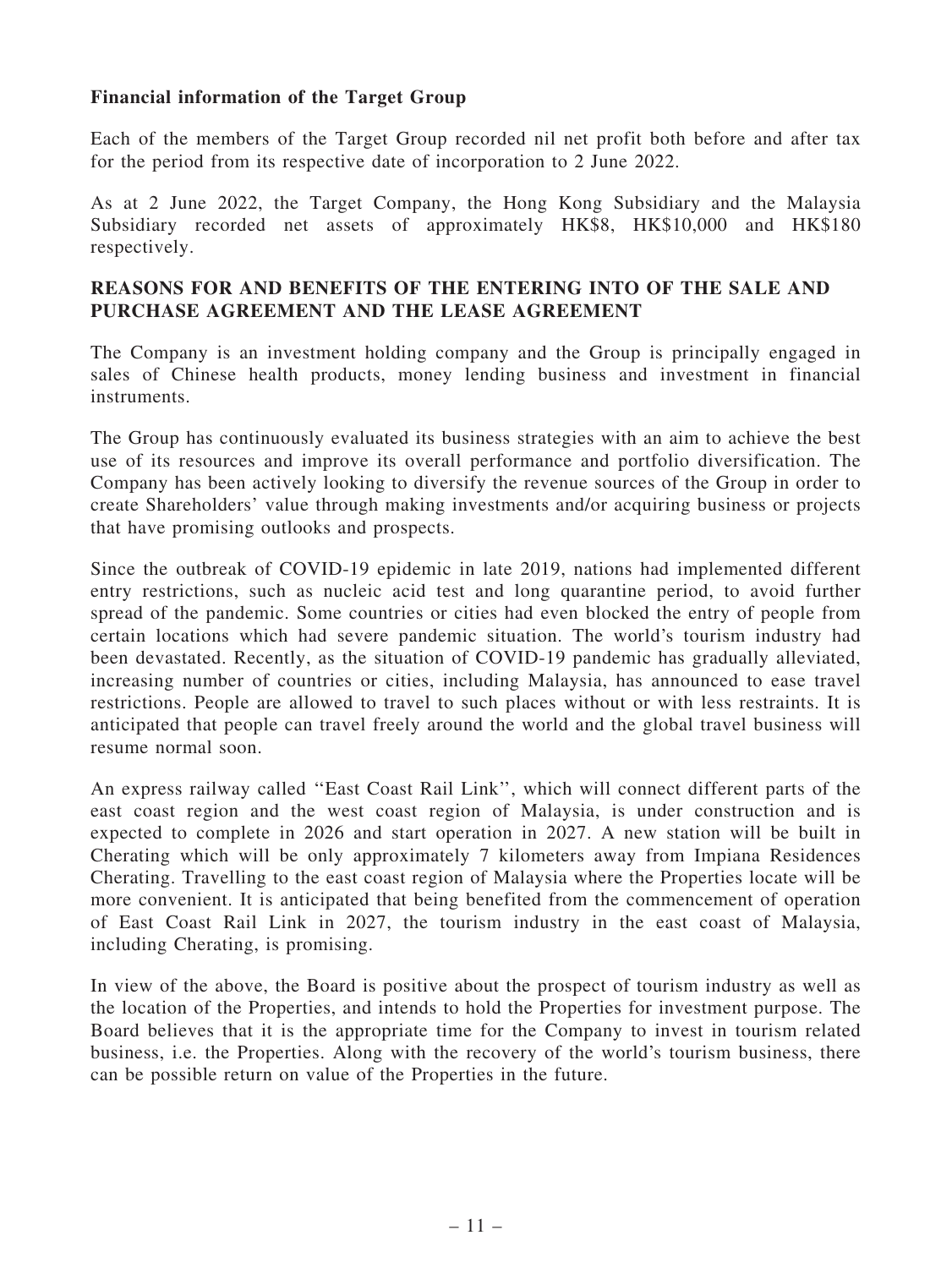Apart from the potential investment return on the Properties, the Board believes that with the entering into of the Lease Agreement, which is a condition precedent to the Sale and Purchase Agreement and renewable automatically, the Group shall receive stable income in the forthcoming years as well.

For the satisfaction of the Consideration, as it is through the combination of the issue of the Promissory Note and the allotment and issue of the Consideration Shares, the Board considers that there is no immediate cashflow burden on the Group.

Based on the above, although the entering into of the Lease Agreement is not in the ordinary and usual course of business of the Group, the Directors (including the independent nonexecutive Directors) are of the view that the terms of the Sale and Purchase Agreement and the Lease Agreement are on normal commercial terms, fair and reasonable, and in the interests of the Company and the Shareholders as a whole.

Since none of the Directors has a material interest in the Lease Agreement and the transaction contemplated thereunder, no Directors will be required to abstain from voting on the relevant board resolution(s) to approve the Lease Agreement.

#### EFFECTS OF SHAREHOLDING STRUCTURE OF THE COMPANY

Set out below is the shareholding structure of the Company (i) as at the date of this announcement; and (ii) upon Completion and immediately after the allotment and issue of the Consideration Shares:

|                                      | As at the date of<br>this announcement |               | <b>Upon Completion and</b><br>immediately after the<br>allotment and issue of<br>the Consideration Shares |                |
|--------------------------------------|----------------------------------------|---------------|-----------------------------------------------------------------------------------------------------------|----------------|
|                                      | No. of                                 | Approx.       | No. of                                                                                                    | <i>Approx.</i> |
| Name of the Shareholder              | <i>Shares</i><br>$\%$                  | <i>Shares</i> | $\%$                                                                                                      |                |
| Eternity Investment Limited (Note 1) | 165,662,824                            | 21.50         | 165,662,824                                                                                               | 18.77          |
| Mr. Lei Hong Wai (Note 2)            | 56,663,636                             | 7.35          | 56,663,636                                                                                                | 6.42           |
| The Vendor                           |                                        |               | 112,000,000                                                                                               | 12.69          |
| Public Shareholders                  | 548, 154, 376                          | 71.15         | 548, 154, 376                                                                                             | 62.12          |
| <b>Total</b>                         | 770,480,836                            | 100.00        | 882,480,836                                                                                               | 100.00         |

*Notes:*

- 1. These Shares were registered in the name of Eternity Finance Group Limited, a wholly-owned subsidiary of RICHE (BVI) LIMITED, which in turn is wholly-owned by Eternity Investment Limited, the shares of which are listed on the Main Board of the Stock Exchange under stock code: 764.
- 2. He is an executive Director.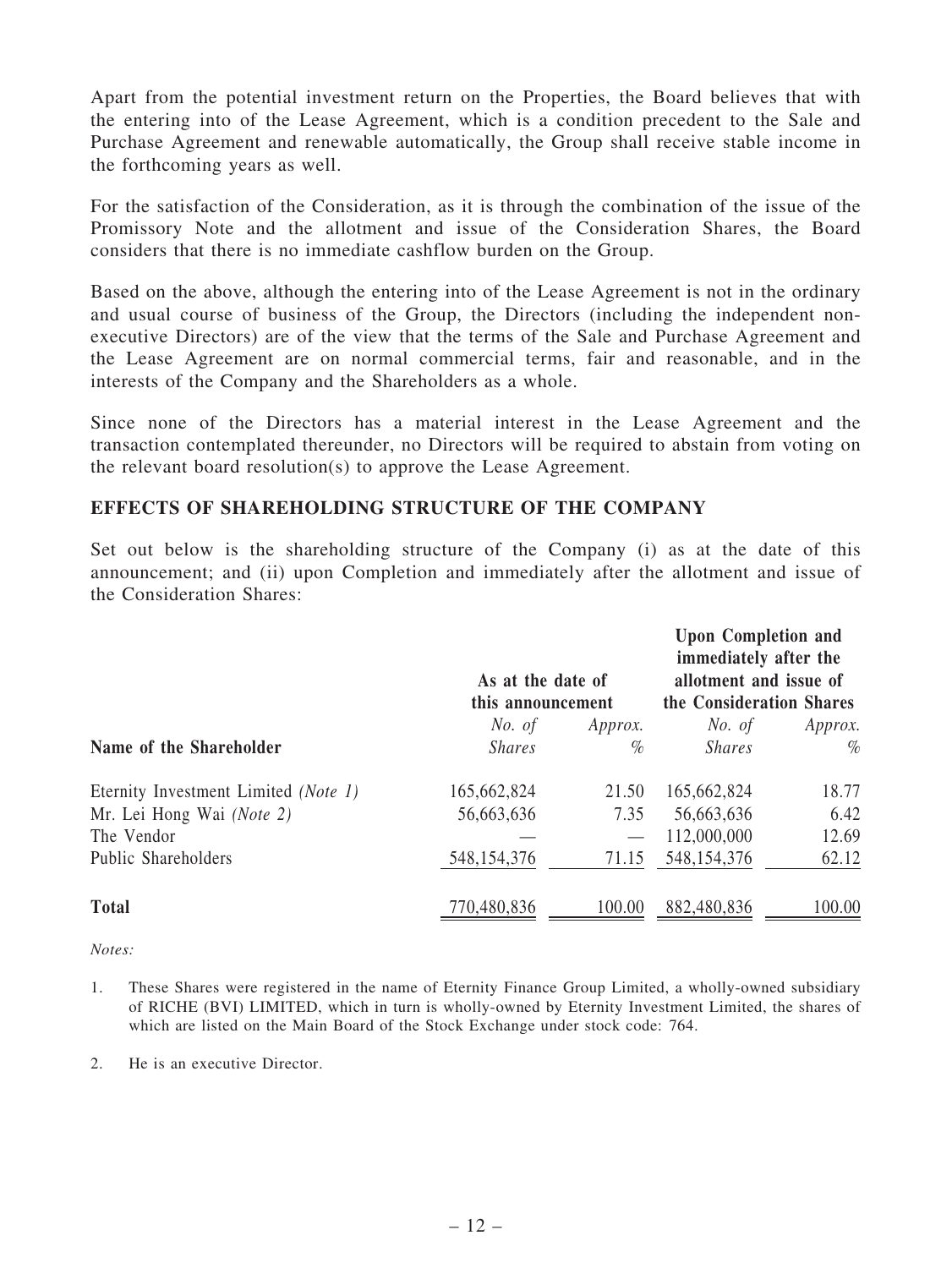# LISTING RULES IMPLICATIONS

#### The Sale and Purchase Agreement

As the highest of the applicable percentage ratios (as defined under the Listing Rules) in respect of the Acquisition is more than 5% but less than 25%, the Acquisition constitutes a discloseable transaction of the Company under Chapter 14 of the Listing Rules and is therefore subject to the notification and announcement requirements under Chapter 14 of the Listing Rules.

#### The Lease Agreement

Upon Completion, the Malaysia Subsidiary will become an indirect wholly-owned subsidiary of the Company. As the Vendor will hold approximately 12.69% of the total issued Shares upon Completion and immediately after the allotment and issue of the Consideration Shares, it will be a substantial Shareholder and connected person of the Company under Chapter 14A of the Listing Rules. Accordingly, the transaction contemplated under the Lease Agreement constitutes a continuing connected transaction of the Company.

As the highest of the applicable percentage ratios (as defined under the Listing Rules) in respect of the maximum annual cap of the Lease Agreement exceeds 0.1% but is less than 5%, and the transactions are conducted on normal commercial terms, the Lease Agreement is exempt from the circular (including independent financial advice and independent shareholders' approval requirements), but shall be subject to the relevant announcement, annual reporting and annual review requirements under Chapter 14A of the Listing Rules.

#### DEFINITIONS

In this announcement, unless the context otherwise requires, the following expressions shall have the following meanings:

| "Acquisition"  | the acquisition of the Sale Share by the Company from the<br>Vendor pursuant to the terms and conditions of the Sale and<br>Purchase Agreement                                                                |
|----------------|---------------------------------------------------------------------------------------------------------------------------------------------------------------------------------------------------------------|
| "Board"        | the board of Directors                                                                                                                                                                                        |
| "Business Day" | a day other than a Saturday, Sunday or public holiday on<br>which banks in Hong Kong are generally open for business<br>throughout their normal business hours                                                |
| "Company"      | Healthwise Holdings Limited, a company<br>China<br>incorporated in the Cayman Islands with limited liability<br>and the issued Shares are listed on the Main Board of the<br>Stock Exchange (stock code: 348) |
| "Completion"   | completion of the sale and purchase of the Sale Share in<br>accordance with the terms and conditions of the Sale and<br>Purchase Agreement                                                                    |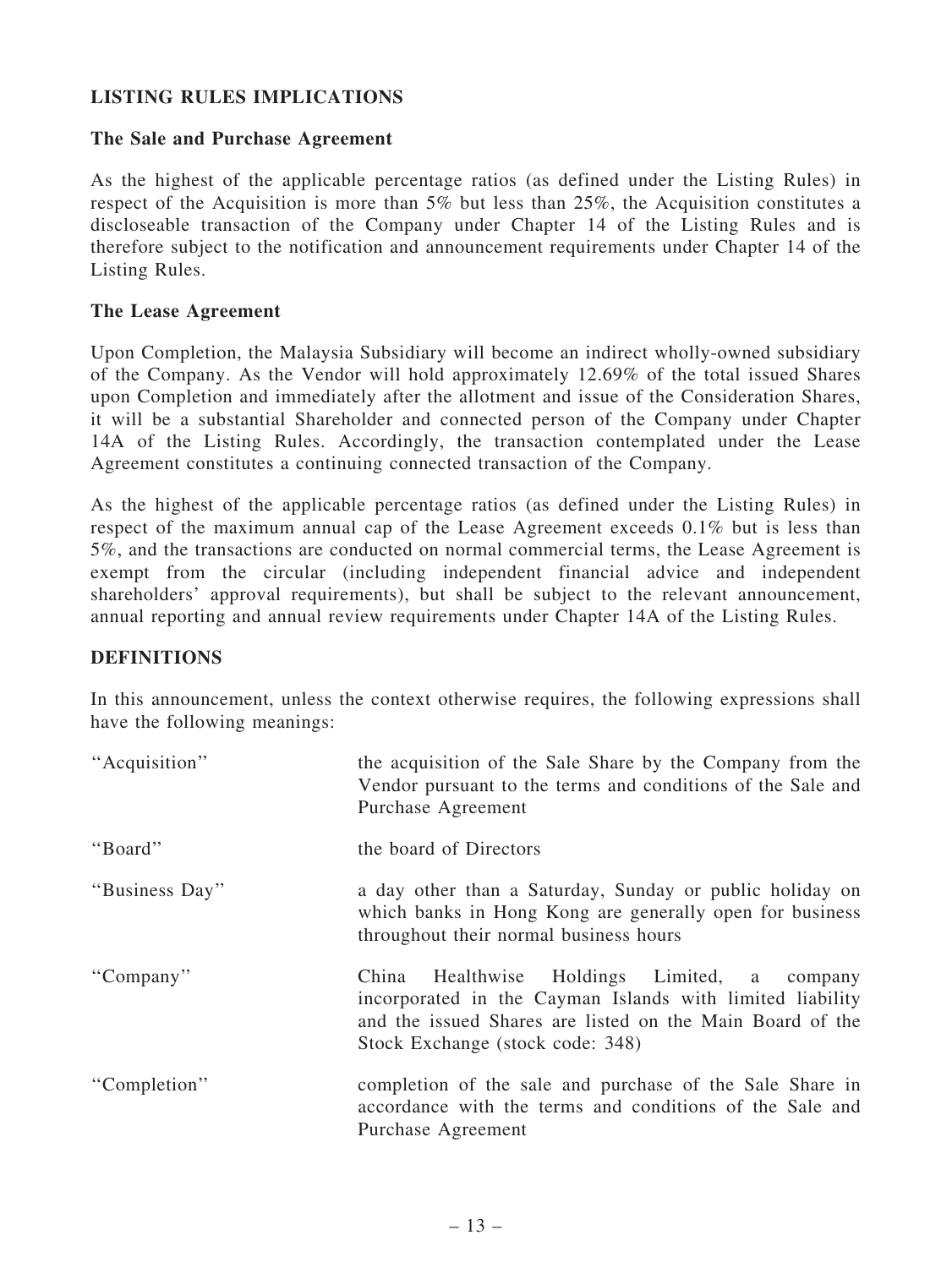| "Completion Date"                     | within three Business Days after the fulfillment (or waiver)<br>of the conditions precedent to the Sale and Purchase<br>Agreement or such other date as the Vendor and the<br>Company may agree                                                                                                                                         |
|---------------------------------------|-----------------------------------------------------------------------------------------------------------------------------------------------------------------------------------------------------------------------------------------------------------------------------------------------------------------------------------------|
| "connected person(s)"                 | has the meaning ascribed to it under the Listing Rules                                                                                                                                                                                                                                                                                  |
| "Consideration"                       | the consideration for the Sale Share of HK\$43,000,000<br>under the Sale and Purchase Agreement                                                                                                                                                                                                                                         |
| "Consideration Shares"                | 112,000,000 new Shares to be allotted and issued by<br>Company to the Vendor for the purpose of settlement of<br>part of the Consideration, at the Issue Price, representing<br>approximately 12.69% of the enlarged issued share capital<br>of the Company immediately after the allotment and issue of<br><b>Consideration Shares</b> |
| "Developer"                           | Impiana Cherating Sdn. Bhd., being the developer of the<br>Properties                                                                                                                                                                                                                                                                   |
| "Directors"                           | directors of the Company                                                                                                                                                                                                                                                                                                                |
| "General Mandate"                     | the general mandate granted to the Directors pursuant to an<br>ordinary resolution passed at the Company's annual general<br>meeting on 24 June 2021 to allot and issue up to<br>154,096,167 Shares, representing 20% of the total number<br>of issued Shares on the date passing such resolution                                       |
| "Group"                               | the Company and its subsidiaries                                                                                                                                                                                                                                                                                                        |
| "Guarantor"                           | Mr. Chu Hin Ming Alfonso                                                                                                                                                                                                                                                                                                                |
| "Hong Kong"                           | the Hong Kong Special Administrative Region of the<br>People's Republic of China                                                                                                                                                                                                                                                        |
| "Hong Kong Subsidiary"                | Cherating Powerful Limited, a company incorporated in<br>Hong Kong with limited liability and a direct wholly-owned<br>subsidiary of the Target Company                                                                                                                                                                                 |
| "Independent Third<br>Party $(ies)$ " | third party(ies) independent of the Company and its<br>connected persons                                                                                                                                                                                                                                                                |
| "Issue Price"                         | the issue price of HK\$0.25 for each Consideration Share                                                                                                                                                                                                                                                                                |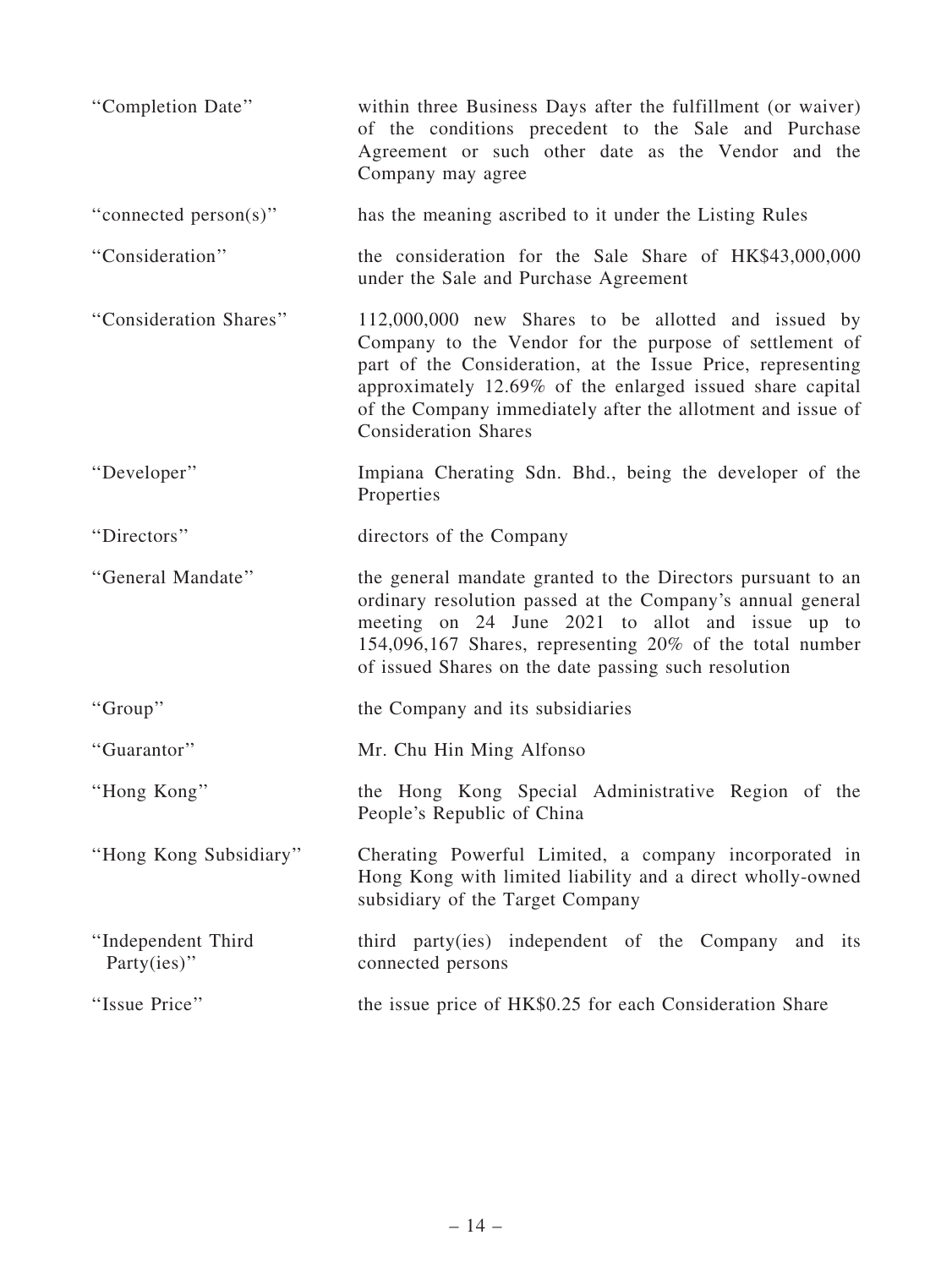| "Lease Agreement"                | the lease agreement to be entered into among the Malaysia<br>Subsidiary as landlord, the Vendor as tenant and the<br>Guarantor as guarantor in relation to the leaseback of the<br>Properties to<br>the Vendor in the consideration of<br>HK\$1,505,000<br>(representing $3.50\%$<br>of<br>the<br>total<br>Consideration) per annum for a term of three years to be<br>effective immediately after the Properties Delivery Date and<br>thereafter renewable automatically for succeeding terms of<br>three years at the sole discretion of the Malaysia Subsidiary,<br>subject to the same terms and conditions as the preceding<br>lease and unless otherwise terminated by the Malaysia<br>Subsidiary |
|----------------------------------|---------------------------------------------------------------------------------------------------------------------------------------------------------------------------------------------------------------------------------------------------------------------------------------------------------------------------------------------------------------------------------------------------------------------------------------------------------------------------------------------------------------------------------------------------------------------------------------------------------------------------------------------------------------------------------------------------------|
| "Listing Rules"                  | the Rules Governing the Listing of Securities on the Stock<br>Exchange                                                                                                                                                                                                                                                                                                                                                                                                                                                                                                                                                                                                                                  |
| "Malaysia Subsidiary"            | Cherating Select Property Sdn. Bhd., a<br>company<br>incorporated in Malaysia and an indirect wholly-owned<br>subsidiary of the Target Company upon completion of the<br>Reorganisation                                                                                                                                                                                                                                                                                                                                                                                                                                                                                                                 |
| "Promissory Note"                | the promissory note bearing interest of $9\%$ in the principal<br>amount of HK\$15,000,000 due on the Business Day<br>immediately preceding the third anniversary of the issue<br>date to be issued by the Company                                                                                                                                                                                                                                                                                                                                                                                                                                                                                      |
| "Properties"                     | the properties beneficially to be owned by the Malaysia<br>Subsidiary upon execution of the SPAs, namely 20 units of<br>stratified hotel serviced suites with an aggregate built-up<br>area of 18,348 sq. ft. in Block C of the resort development<br>project known as Impiana Residences Cherating, which is<br>located at Mukim Sungai Karang, Daerah Kuantan, Negeri<br>Pahang, Malaysia                                                                                                                                                                                                                                                                                                             |
| "Properties Delivery Date"       | the actual date on which the vacant possession of the<br>Properties is delivered by the Developer to the Malaysia<br>Subsidiary, which shall be on or before 30 June 2024<br>pursuant to the Sale and Purchase Agreement                                                                                                                                                                                                                                                                                                                                                                                                                                                                                |
| "Proprietor"                     | Impiana Ipoh Sdn. Bhd., being the proprietor of the<br>Properties                                                                                                                                                                                                                                                                                                                                                                                                                                                                                                                                                                                                                                       |
| "Put Option"                     | the put option to require the Vendor to purchase from the<br>Company the Sale Share at the Put Option Price                                                                                                                                                                                                                                                                                                                                                                                                                                                                                                                                                                                             |
| "Put Option Completion"<br>Date" | within five Business Days after the exercise of the Put<br>Option (or such later date as may be agreed by the<br>Company, the Vendor and the Guarantor in writing)                                                                                                                                                                                                                                                                                                                                                                                                                                                                                                                                      |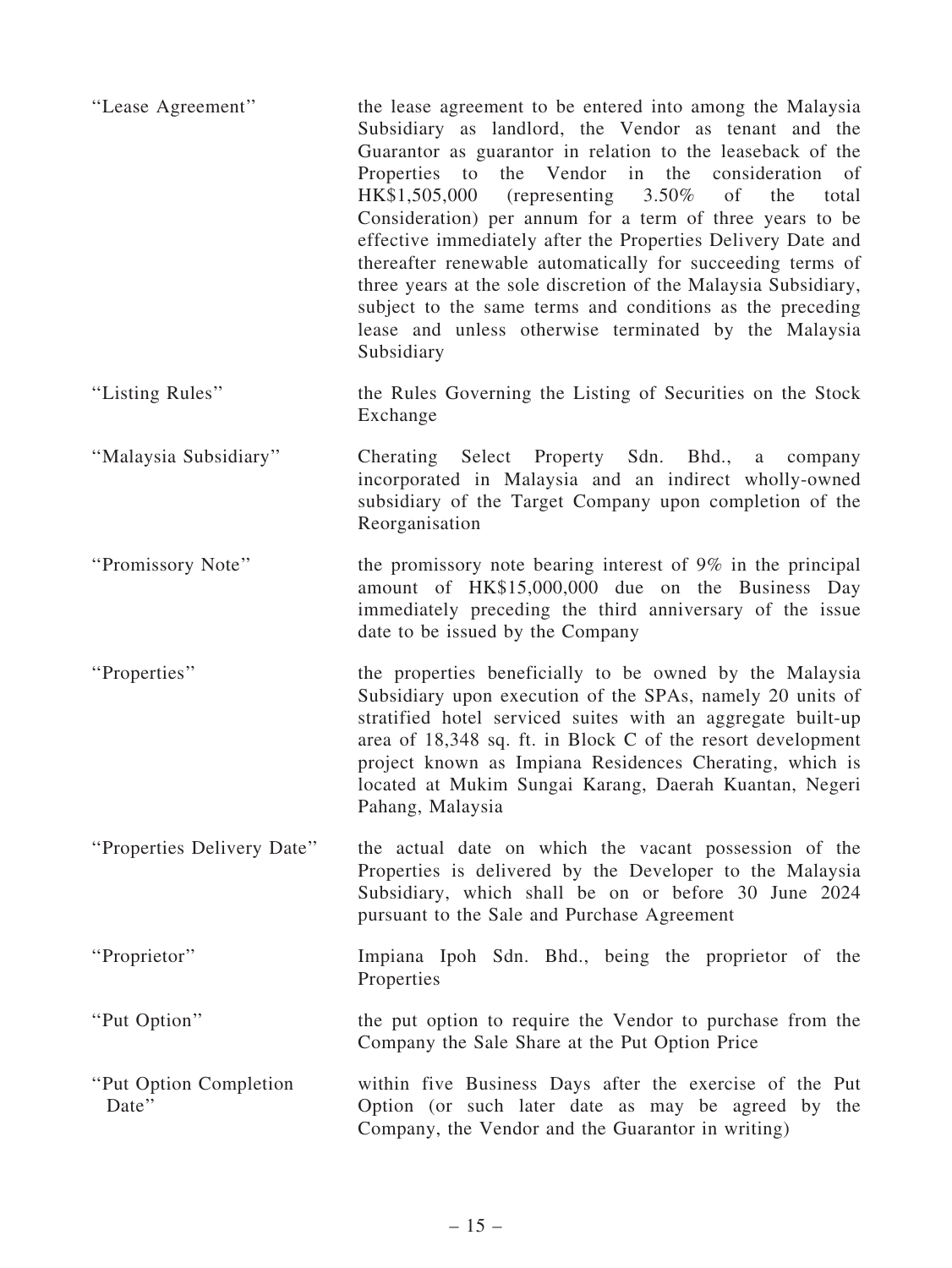| "Put Option Period"               | the period commencing on 1 July 2024 and ending on 31<br>December 2024 (or such later date as may be agreed by the<br>Company, the Vendor and the Guarantor in writing)                                                                                                                                                                                                                                                                                                                                                                                                                                                                                                                                                                                                                                                                                                                                                                                                                                                    |
|-----------------------------------|----------------------------------------------------------------------------------------------------------------------------------------------------------------------------------------------------------------------------------------------------------------------------------------------------------------------------------------------------------------------------------------------------------------------------------------------------------------------------------------------------------------------------------------------------------------------------------------------------------------------------------------------------------------------------------------------------------------------------------------------------------------------------------------------------------------------------------------------------------------------------------------------------------------------------------------------------------------------------------------------------------------------------|
| "Put Option Price"                | equivalent to the aggregation of<br>the<br>the<br>amount<br>Consideration and interest amount paid by the Company<br>under the Promissory Note (if any)                                                                                                                                                                                                                                                                                                                                                                                                                                                                                                                                                                                                                                                                                                                                                                                                                                                                    |
| "Reorganisation"                  | the reorganisation of the Target Group pursuant to which (i)<br>the Malaysia Subsidiary will enter into the SPAs with the<br>Developer and the Proprietor in relation to the sale and<br>purchase of the Properties, which are under development<br>and completion of the SPAs has not taken place and it is<br>expected that the delivery of vacant possession of the<br>Properties by the Developer to the Malaysia Subsidiary will<br>take place on or before 30 June 2024; (ii) the Hong Kong<br>Subsidiary will acquire the entire issued share capital of the<br>Malaysia Subsidiary and upon completion of which the<br>Hong Kong Subsidiary will be the registered and beneficial<br>owner of the entire issued share capital of the Malaysia<br>Subsidiary; and (iii) a deed of novation will be entered into<br>among the Developer, the Proprietor, the Malaysia<br>Subsidiary and the Vendor upon which the Vendor will<br>assume all obligations and liabilities of the Malaysia<br>Subsidiary under the SPAs |
| "Sale and Purchase"<br>Agreement" | the agreement dated 10 June 2022 entered into among the<br>Company, the Vendor and the Guarantor in relation to the<br>sale and purchase of the Sale Share                                                                                                                                                                                                                                                                                                                                                                                                                                                                                                                                                                                                                                                                                                                                                                                                                                                                 |
| "Sale Share"                      | one ordinary share of the Target Company, representing the<br>entire issued share capital in the Target Company                                                                                                                                                                                                                                                                                                                                                                                                                                                                                                                                                                                                                                                                                                                                                                                                                                                                                                            |
| "Share(s)"                        | the ordinary share(s) of $HK$0.01$ each in the share capital<br>of the Company                                                                                                                                                                                                                                                                                                                                                                                                                                                                                                                                                                                                                                                                                                                                                                                                                                                                                                                                             |
| "Shareholder(s)"                  | $holder(s)$ of the Share(s)                                                                                                                                                                                                                                                                                                                                                                                                                                                                                                                                                                                                                                                                                                                                                                                                                                                                                                                                                                                                |
| "SPAs"                            | twenty sale and purchase agreements to be entered into<br>among the Malaysia Subsidiary, the Developer and the<br>Proprietor in relation to the sale and purchase of the<br>Properties                                                                                                                                                                                                                                                                                                                                                                                                                                                                                                                                                                                                                                                                                                                                                                                                                                     |
| "Stock Exchange"                  | The Stock Exchange of Hong Kong Limited                                                                                                                                                                                                                                                                                                                                                                                                                                                                                                                                                                                                                                                                                                                                                                                                                                                                                                                                                                                    |
| "Target Company"                  | Powerful Select Limited, a company incorporated in the<br>British Virgin Islands with limited liability                                                                                                                                                                                                                                                                                                                                                                                                                                                                                                                                                                                                                                                                                                                                                                                                                                                                                                                    |
| "Target Group"                    | the Target Company, the Hong Kong Subsidiary and the<br>Malaysia Subsidiary upon completion of the Reorganisation                                                                                                                                                                                                                                                                                                                                                                                                                                                                                                                                                                                                                                                                                                                                                                                                                                                                                                          |